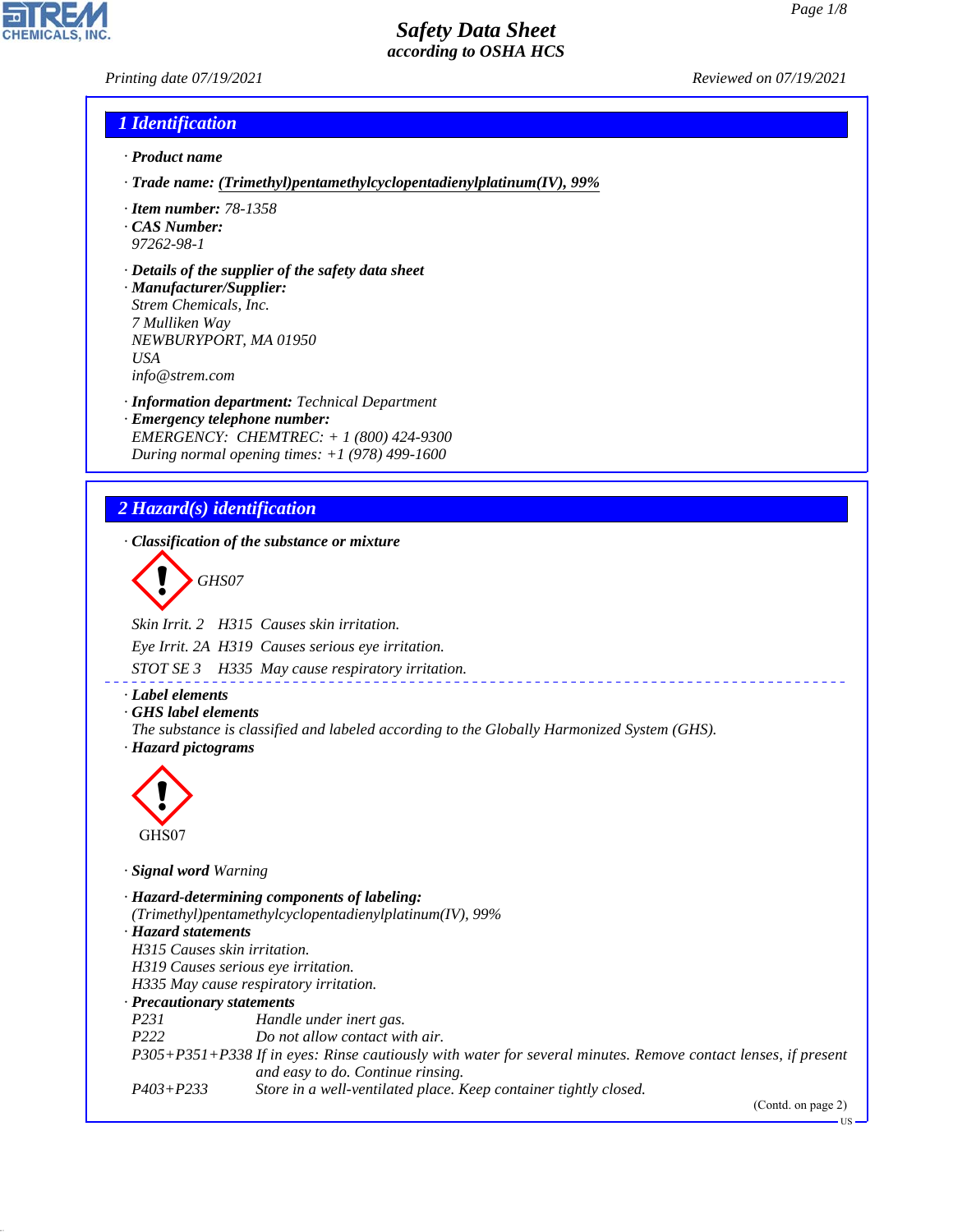*Printing date 07/19/2021 Reviewed on 07/19/2021*





*· Classification system:*



*· HMIS-ratings (scale 0 - 4)*



*· Other hazards*

- *· Results of PBT and vPvB assessment*
- *· PBT: Not applicable.*
- *· vPvB: Not applicable.*

### *3 Composition/information on ingredients*

- *· Chemical characterization: Substances*
- *· CAS No. Description*
- *97262-98-1 (Trimethyl)pentamethylcyclopentadienylplatinum(IV), 99%*

## *4 First-aid measures*

- *· Description of first aid measures*
- *· After inhalation: In case of unconsciousness place patient stably in side position for transportation.*
- *· After skin contact: Immediately wash with water and soap and rinse thoroughly.*
- *· After eye contact:*
- *Rinse opened eye for several minutes under running water. If symptoms persist, consult a doctor.*

*· After swallowing: If symptoms persist consult doctor.*

- *· Information for doctor:*
- *· Most important symptoms and effects, both acute and delayed No further relevant information available.*
- *· Indication of any immediate medical attention and special treatment needed*
- *No further relevant information available.*

## *5 Fire-fighting measures*

- *· Extinguishing media*
- *· Suitable extinguishing agents: Use fire fighting measures that suit the environment.*
- *· Special hazards arising from the substance or mixture No further relevant information available.*
- *· Advice for firefighters*

44.1.1

*· Protective equipment: No special measures required.*

## *6 Accidental release measures*

*· Personal precautions, protective equipment and emergency procedures Not required.*

(Contd. on page 3)

US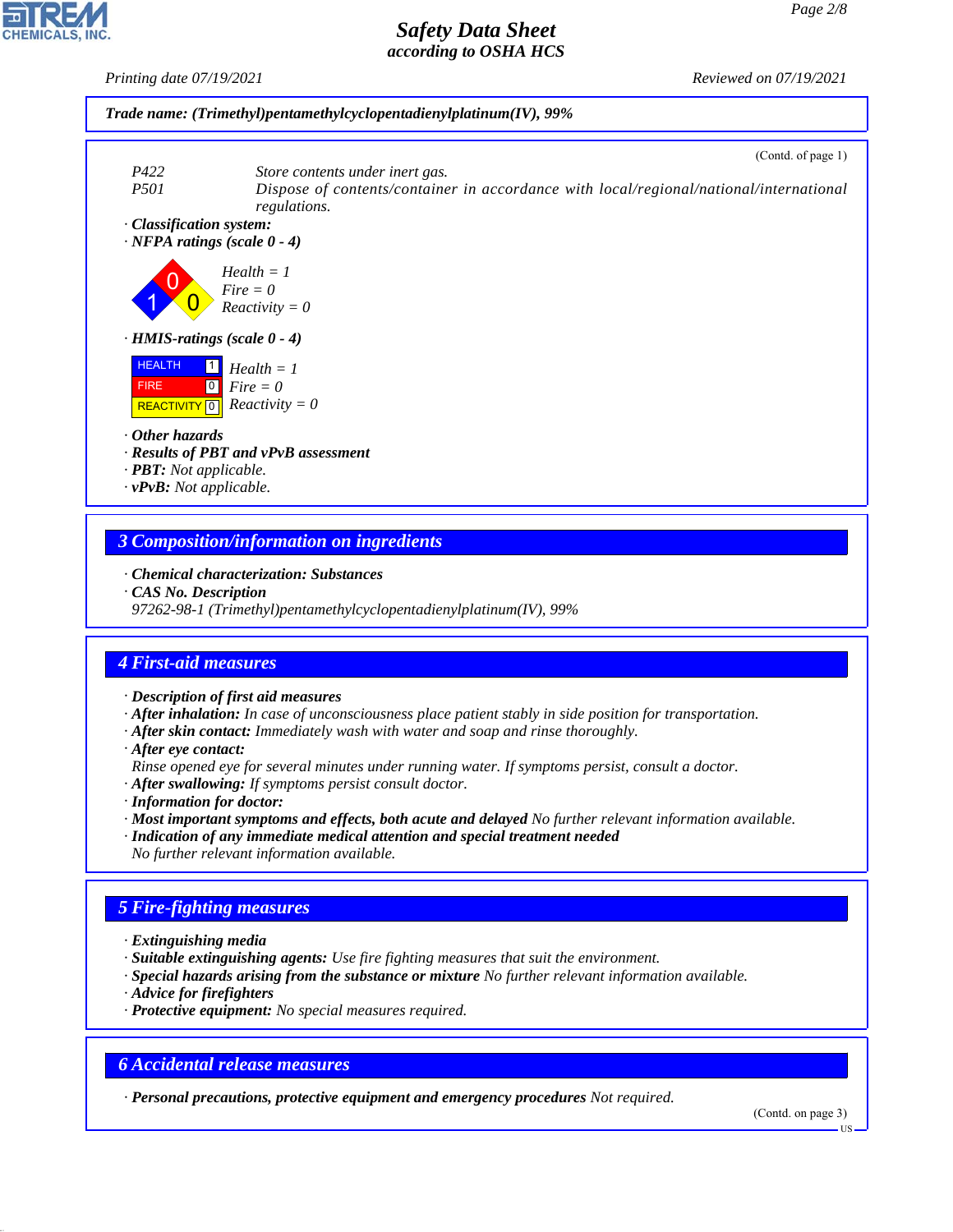*Printing date 07/19/2021 Reviewed on 07/19/2021*

**EDIREAL** 

44.1.1

|                                                                                                                                                                                                                                                                                                                                                                                                                        | (Contd. of page 2) |
|------------------------------------------------------------------------------------------------------------------------------------------------------------------------------------------------------------------------------------------------------------------------------------------------------------------------------------------------------------------------------------------------------------------------|--------------------|
| · Environmental precautions: No special measures required.                                                                                                                                                                                                                                                                                                                                                             |                    |
| · Methods and material for containment and cleaning up:                                                                                                                                                                                                                                                                                                                                                                |                    |
| Dispose contaminated material as waste according to item 13.<br>Ensure adequate ventilation.                                                                                                                                                                                                                                                                                                                           |                    |
| · Reference to other sections                                                                                                                                                                                                                                                                                                                                                                                          |                    |
| See Section 7 for information on safe handling.                                                                                                                                                                                                                                                                                                                                                                        |                    |
| See Section 8 for information on personal protection equipment.                                                                                                                                                                                                                                                                                                                                                        |                    |
| See Section 13 for disposal information.<br>· Protective Action Criteria for Chemicals                                                                                                                                                                                                                                                                                                                                 |                    |
| $\cdot$ PAC-1:                                                                                                                                                                                                                                                                                                                                                                                                         |                    |
| Substance is not listed.                                                                                                                                                                                                                                                                                                                                                                                               |                    |
| $\cdot$ PAC-2:                                                                                                                                                                                                                                                                                                                                                                                                         |                    |
| Substance is not listed.                                                                                                                                                                                                                                                                                                                                                                                               |                    |
| $\cdot$ PAC-3:                                                                                                                                                                                                                                                                                                                                                                                                         |                    |
| Substance is not listed.                                                                                                                                                                                                                                                                                                                                                                                               |                    |
|                                                                                                                                                                                                                                                                                                                                                                                                                        |                    |
|                                                                                                                                                                                                                                                                                                                                                                                                                        |                    |
| <b>7 Handling and storage</b>                                                                                                                                                                                                                                                                                                                                                                                          |                    |
|                                                                                                                                                                                                                                                                                                                                                                                                                        |                    |
| · Handling: Handle under inert gas.<br>· Precautions for safe handling Open and handle receptacle with care.                                                                                                                                                                                                                                                                                                           |                    |
| · Information about protection against explosions and fires: No special measures required.                                                                                                                                                                                                                                                                                                                             |                    |
| · Conditions for safe storage, including any incompatibilities                                                                                                                                                                                                                                                                                                                                                         |                    |
| · Storage: Store contents under inert gas.                                                                                                                                                                                                                                                                                                                                                                             |                    |
| · Requirements to be met by storerooms and receptacles: No special requirements.                                                                                                                                                                                                                                                                                                                                       |                    |
| · Information about storage in one common storage facility: Not required.                                                                                                                                                                                                                                                                                                                                              |                    |
| · Further information about storage conditions: Keep receptacle tightly sealed.                                                                                                                                                                                                                                                                                                                                        |                    |
| $\cdot$ Specific end use(s) No further relevant information available.                                                                                                                                                                                                                                                                                                                                                 |                    |
|                                                                                                                                                                                                                                                                                                                                                                                                                        |                    |
|                                                                                                                                                                                                                                                                                                                                                                                                                        |                    |
|                                                                                                                                                                                                                                                                                                                                                                                                                        |                    |
|                                                                                                                                                                                                                                                                                                                                                                                                                        |                    |
|                                                                                                                                                                                                                                                                                                                                                                                                                        |                    |
|                                                                                                                                                                                                                                                                                                                                                                                                                        |                    |
|                                                                                                                                                                                                                                                                                                                                                                                                                        |                    |
|                                                                                                                                                                                                                                                                                                                                                                                                                        |                    |
| <b>8 Exposure controls/personal protection</b><br>· Additional information about design of technical systems: No further data; see item 7.<br>Control parameters<br>Components with limit values that require monitoring at the workplace: Not required.<br>Additional information: The lists that were valid during the creation were used as basis.<br>$\cdot$ Exposure controls<br>· Personal protective equipment: |                    |
| · General protective and hygienic measures:                                                                                                                                                                                                                                                                                                                                                                            |                    |
| Keep away from foodstuffs, beverages and feed.                                                                                                                                                                                                                                                                                                                                                                         |                    |
| Immediately remove all soiled and contaminated clothing.                                                                                                                                                                                                                                                                                                                                                               |                    |
| Wash hands before breaks and at the end of work.<br>Avoid contact with the eyes and skin.                                                                                                                                                                                                                                                                                                                              |                    |
| · Breathing equipment: A NIOSH approved respirator in accordance with 29 CFR 1910.134.                                                                                                                                                                                                                                                                                                                                 |                    |
| · Protection of hands:                                                                                                                                                                                                                                                                                                                                                                                                 |                    |
|                                                                                                                                                                                                                                                                                                                                                                                                                        |                    |
| Protective gloves                                                                                                                                                                                                                                                                                                                                                                                                      |                    |
|                                                                                                                                                                                                                                                                                                                                                                                                                        |                    |
| The glove material has to be impermeable and resistant to the product/the substance/the preparation.                                                                                                                                                                                                                                                                                                                   |                    |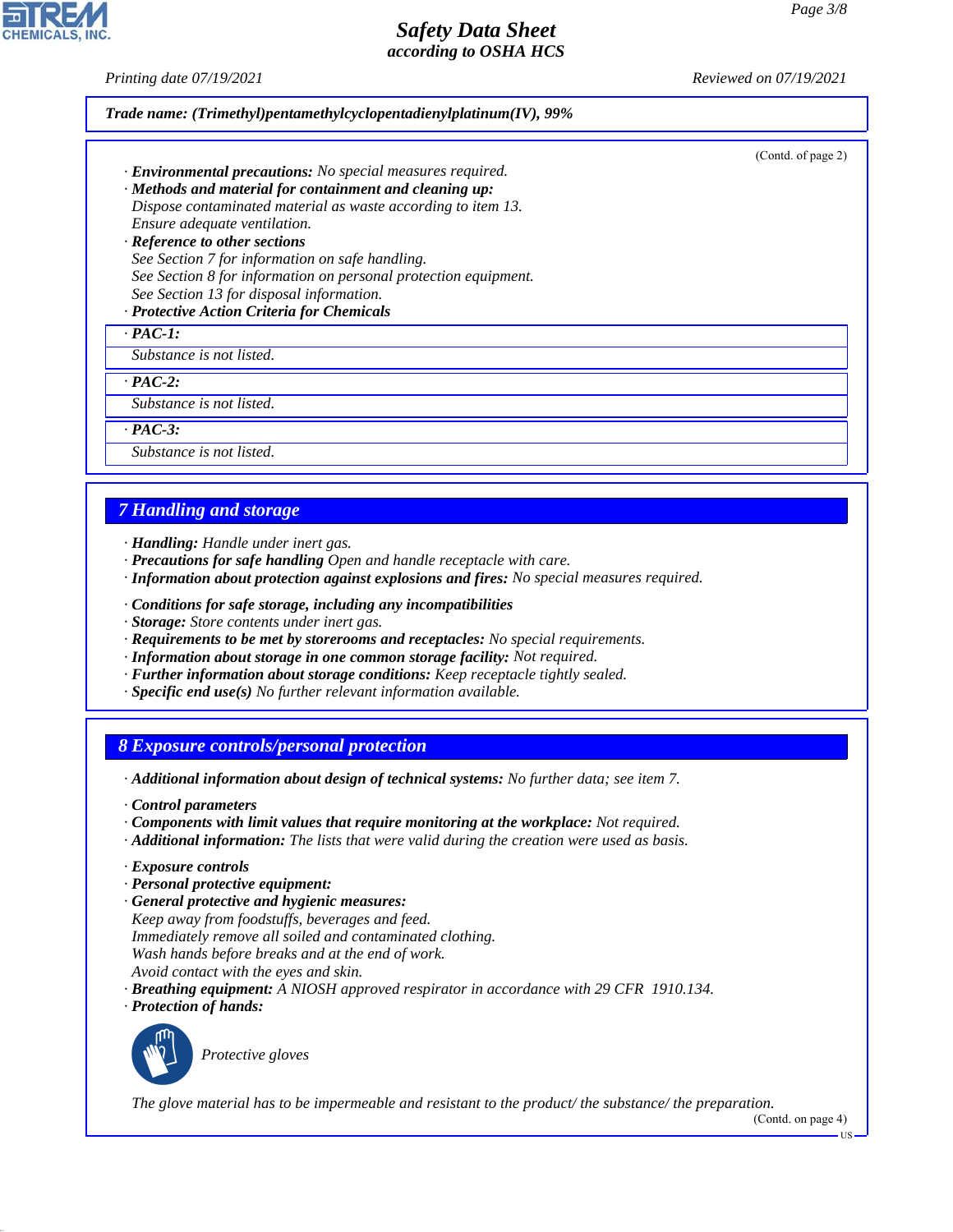#### *Printing date 07/19/2021 Reviewed on 07/19/2021*

**CHEMICALS, INC.** 

*Trade name: (Trimethyl)pentamethylcyclopentadienylplatinum(IV), 99%*

(Contd. of page 3)

US

*Due to missing tests no recommendation to the glove material can be given for the product/ the preparation/ the chemical mixture.*

*Selection of the glove material on consideration of the penetration times, rates of diffusion and the degradation · Material of gloves*

*The selection of the suitable gloves does not only depend on the material, but also on further marks of quality and varies from manufacturer to manufacturer.*

#### *· Penetration time of glove material*

*The exact break through time has to be found out by the manufacturer of the protective gloves and has to be observed.*

*· Eye protection:*



44.1.1

\_R*Tightly sealed goggles*

# *9 Physical and chemical properties*

| · Information on basic physical and chemical properties    |                                               |
|------------------------------------------------------------|-----------------------------------------------|
| <b>General Information</b>                                 |                                               |
| $\cdot$ Appearance:                                        |                                               |
| Form:                                                      | Powder                                        |
| Color:                                                     | Whitish                                       |
| $\cdot$ Odor:                                              | <i><u><b>Odorless</b></u></i>                 |
| Odor threshold:                                            | Not determined.                               |
| $\cdot$ pH-value:                                          | Not applicable.                               |
| · Change in condition                                      |                                               |
| <b>Melting point/Melting range:</b>                        | Undetermined.                                 |
| <b>Boiling point/Boiling range:</b>                        | Undetermined.                                 |
| · Flash point:                                             | Not applicable.                               |
| · Flammability (solid, gaseous):                           | Not determined.                               |
| · Ignition temperature:                                    |                                               |
| Decomposition temperature:                                 | Not determined.                               |
| · Auto igniting:                                           | Not determined.                               |
| · Danger of explosion:                                     | Product does not present an explosion hazard. |
| · Explosion limits:                                        |                                               |
| Lower:                                                     | Not determined.                               |
| Upper:                                                     | Not determined.                               |
| · Vapor pressure:                                          | Not applicable.                               |
| $\cdot$ Density:                                           | Not determined.                               |
| · Relative density                                         | Not determined.                               |
| · Vapor density                                            | Not applicable.                               |
| $\cdot$ Evaporation rate                                   | Not applicable.                               |
| · Solubility in / Miscibility with                         |                                               |
| Water:                                                     | Insoluble.                                    |
| · Partition coefficient (n-octanol/water): Not determined. |                                               |
|                                                            | (Contd. on page 5)                            |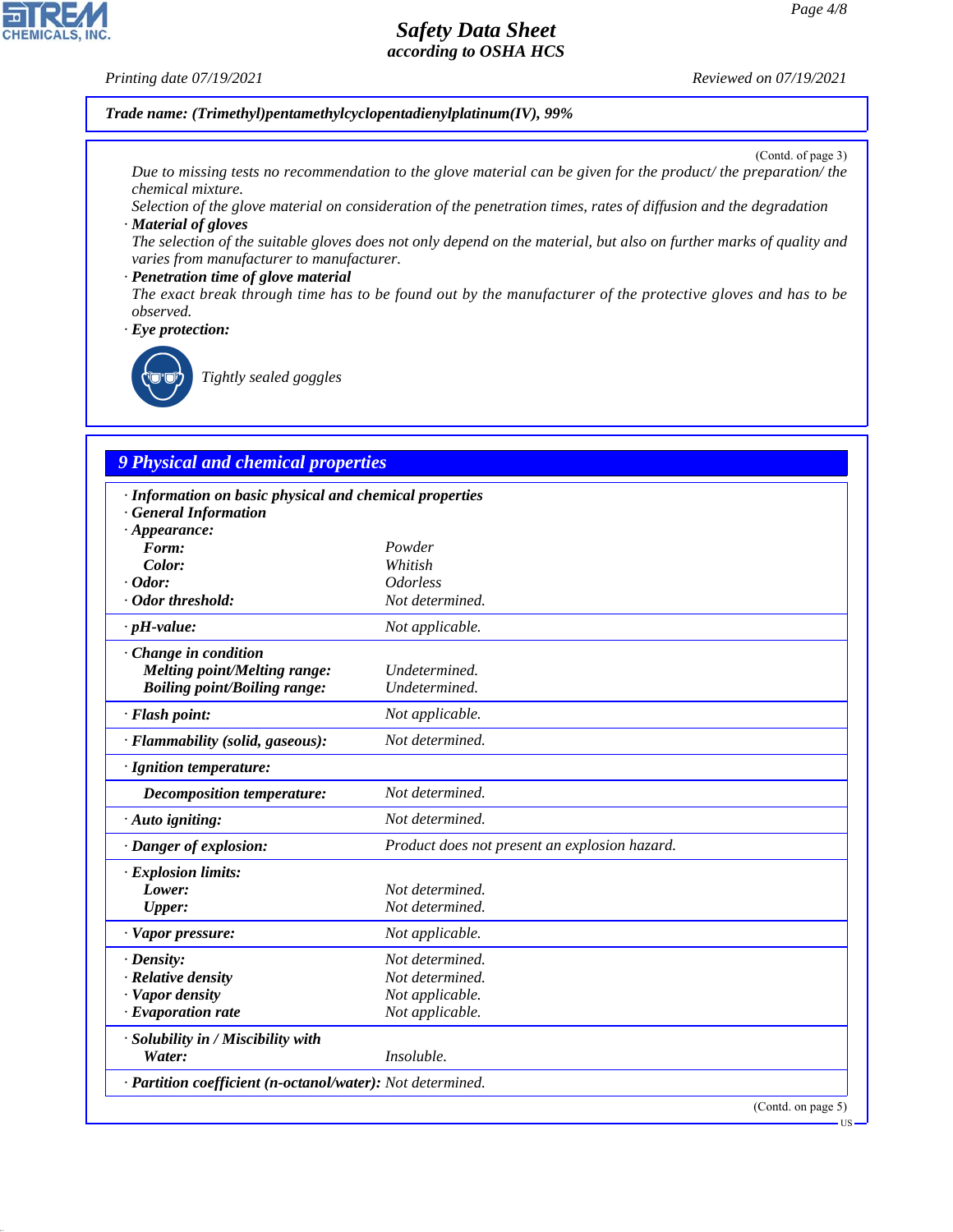*Printing date 07/19/2021 Reviewed on 07/19/2021*

#### *Trade name: (Trimethyl)pentamethylcyclopentadienylplatinum(IV), 99%*

|                           |                                            | (Contd. of page 4) |
|---------------------------|--------------------------------------------|--------------------|
| $\cdot$ Viscosity:        |                                            |                    |
| $D$ <i>ynamic</i> :       | Not applicable.                            |                    |
| Kinematic:                | Not applicable.                            |                    |
| · Solvent content:        |                                            |                    |
| Organic solvents:         | $0.0\%$                                    |                    |
| <b>VOC</b> content:       | 0.0 g/l / 0.00 lb/gl                       |                    |
| <i>Solids content:</i>    | $100.0\%$                                  |                    |
| $\cdot$ Other information | No further relevant information available. |                    |

### *10 Stability and reactivity*

*· Reactivity No further relevant information available.*

*· Chemical stability*

- *· Thermal decomposition / conditions to be avoided: No decomposition if used according to specifications.*
- *· Possibility of hazardous reactions No dangerous reactions known.*

*· Conditions to avoid No further relevant information available.*

- *· Incompatible materials: No further relevant information available.*
- *· Hazardous decomposition products: No dangerous decomposition products known.*

### *11 Toxicological information*

*· Information on toxicological effects*

- *· Acute toxicity:*
- *· Primary irritant effect:*
- *· on the skin: Irritant to skin and mucous membranes.*

*· on the eye: Irritating effect.*

- *· Sensitization: No sensitizing effects known.*
- *· Additional toxicological information:*

*· Carcinogenic categories*

*· IARC (International Agency for Research on Cancer)*

*Substance is not listed.*

#### *· NTP (National Toxicology Program)*

*Substance is not listed.*

*· OSHA-Ca (Occupational Safety & Health Administration)*

*Substance is not listed.*

## *12 Ecological information*

*· Toxicity*

44.1.1

*· Aquatic toxicity: No further relevant information available.*

- *· Persistence and degradability No further relevant information available.*
- *· Behavior in environmental systems:*
- *· Bioaccumulative potential No further relevant information available.*
- *· Mobility in soil No further relevant information available.*
- *· Additional ecological information:*
- *· General notes: Not known to be hazardous to water.*

(Contd. on page 6)

US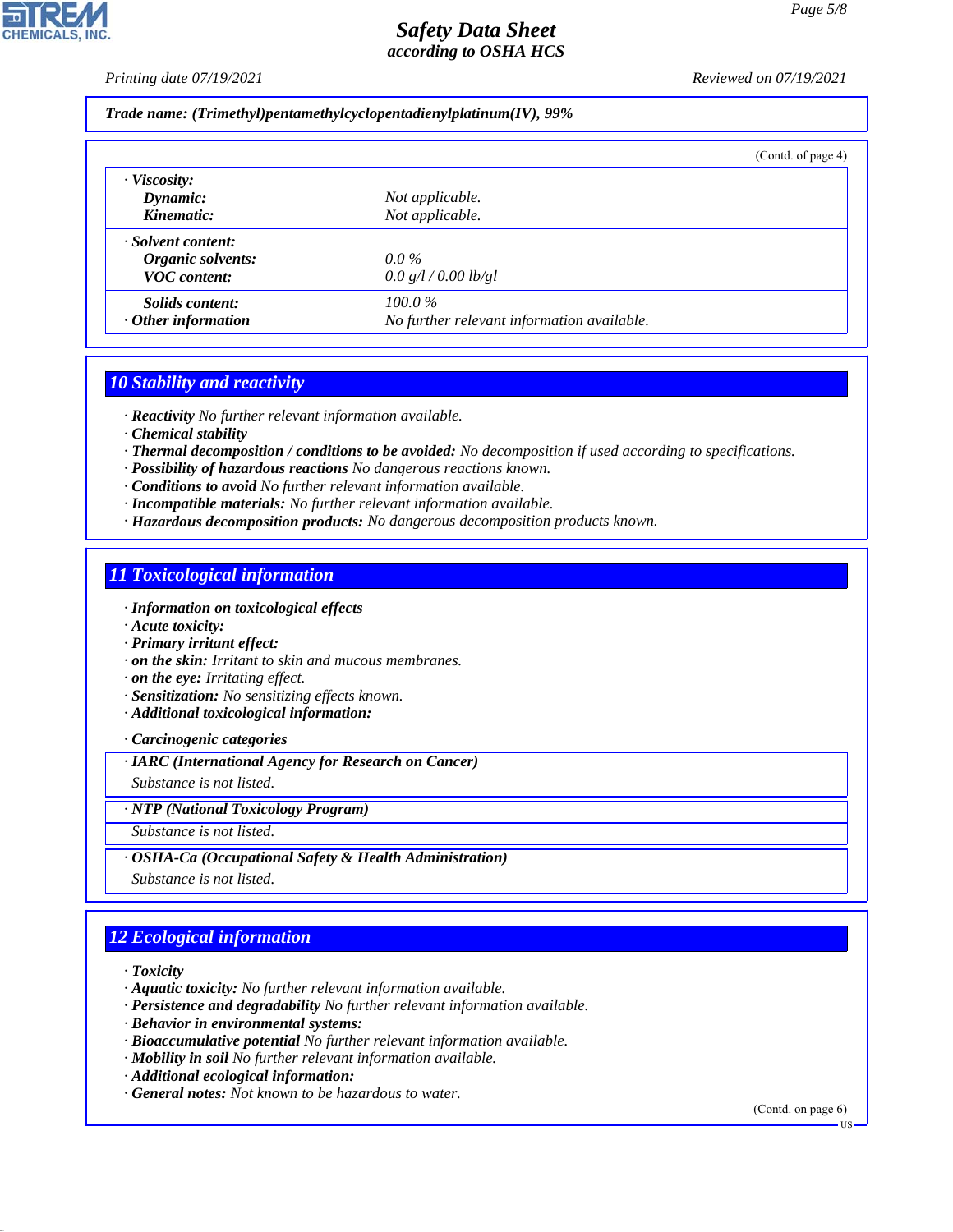**CHEMICALS, INC.** 

*Printing date 07/19/2021 Reviewed on 07/19/2021*

*Trade name: (Trimethyl)pentamethylcyclopentadienylplatinum(IV), 99%*

(Contd. of page 5)

#### *· Results of PBT and vPvB assessment*

*· PBT: Not applicable.*

*· vPvB: Not applicable.*

*· Other adverse effects No further relevant information available.*

### *13 Disposal considerations*

*· Waste treatment methods*

*· Recommendation:*

*Must not be disposed of together with household garbage. Do not allow product to reach sewage system.*

*· Uncleaned packagings:*

*· Recommendation: Disposal must be made according to official regulations.*

| <b>14 Transport information</b>                                                           |                 |
|-------------------------------------------------------------------------------------------|-----------------|
| $\cdot$ UN-Number<br>· DOT, ADN, IMDG, IATA                                               | not regulated   |
| $\cdot$ UN proper shipping name<br>· DOT, ADN, IMDG, IATA                                 | not regulated   |
| $\cdot$ Transport hazard class(es)                                                        |                 |
| · DOT, ADN, IMDG, IATA<br>· Class                                                         | not regulated   |
| · Packing group<br>· DOT, IMDG, IATA                                                      | not regulated   |
| · Environmental hazards:<br>· Marine pollutant:                                           | $N_{O}$         |
| · Special precautions for user                                                            | Not applicable. |
| $\cdot$ Transport in bulk according to Annex II of<br><b>MARPOL73/78 and the IBC Code</b> | Not applicable. |
| · UN "Model Regulation":                                                                  | not regulated   |

## *15 Regulatory information*

*· Safety, health and environmental regulations/legislation specific for the substance or mixture · Sara*

*· Section 355 (extremely hazardous substances):*

*Substance is not listed.*

*· Section 313 (Specific toxic chemical listings):*

*Substance is not listed.*

*· TSCA (Toxic Substances Control Act):*

*Substance is not listed.*

44.1.1

(Contd. on page 7)

US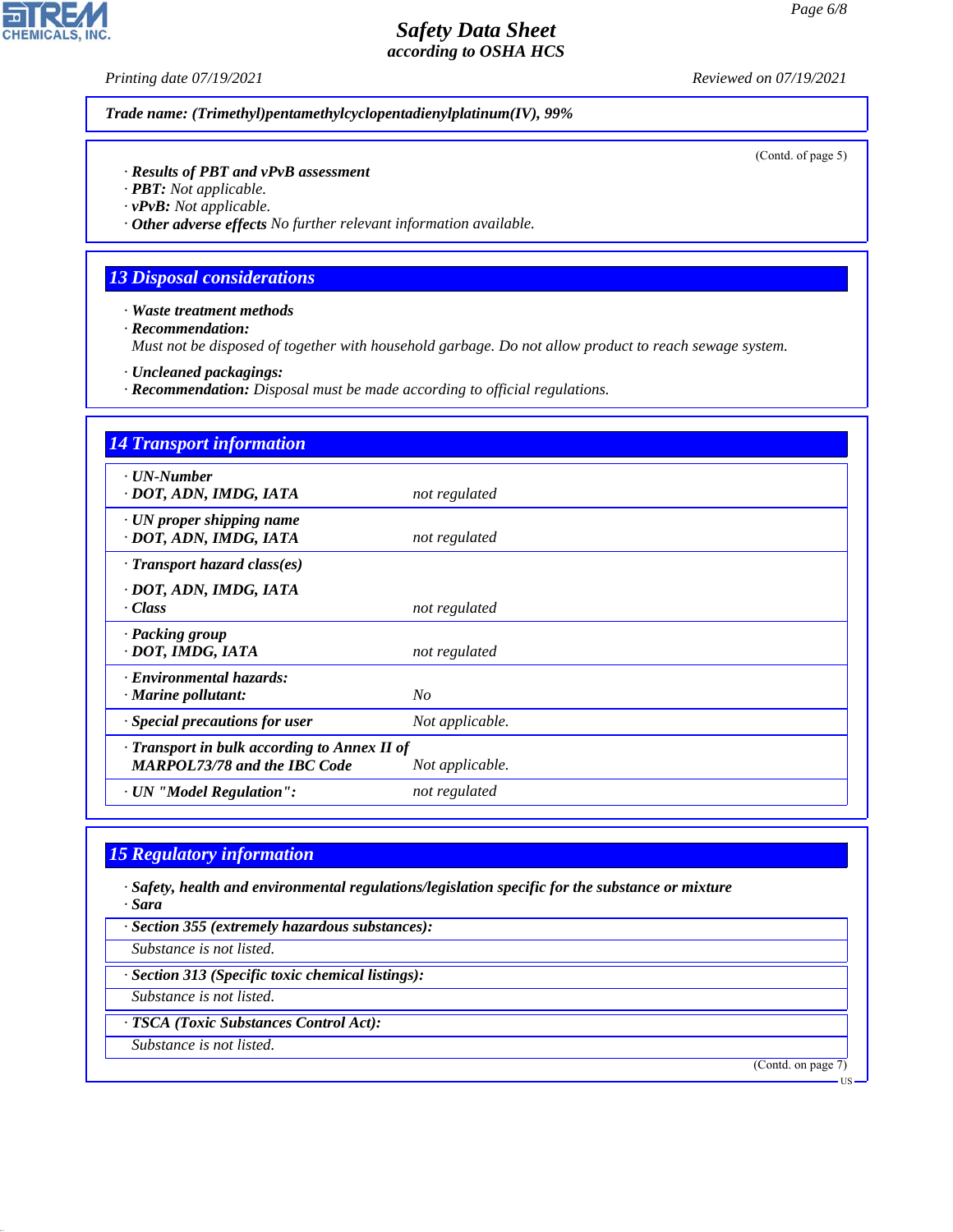**CHEMICALS, INC** 

*· Proposition 65*

*Printing date 07/19/2021 Reviewed on 07/19/2021*

*Trade name: (Trimethyl)pentamethylcyclopentadienylplatinum(IV), 99%*

(Contd. of page 6)

*· Chemicals known to cause cancer:*

*Substance is not listed.*

*· Chemicals known to cause reproductive toxicity for females:*

*Substance is not listed.*

*· Chemicals known to cause reproductive toxicity for males:*

*Substance is not listed.*

*· Chemicals known to cause developmental toxicity:*

*Substance is not listed.*

*· Carcinogenic categories*

*· EPA (Environmental Protection Agency)*

*Substance is not listed.*

*· TLV (Threshold Limit Value established by ACGIH)*

*Substance is not listed.*

*· NIOSH-Ca (National Institute for Occupational Safety and Health)*

*Substance is not listed.*

*· GHS label elements*

*The substance is classified and labeled according to the Globally Harmonized System (GHS). · Hazard pictograms*



*· Signal word Warning*

|                                     | · Hazard-determining components of labeling:                                                                                                                                                                                                                                                                      |
|-------------------------------------|-------------------------------------------------------------------------------------------------------------------------------------------------------------------------------------------------------------------------------------------------------------------------------------------------------------------|
|                                     | (Trimethyl)pentamethylcyclopentadienylplatinum(IV), 99%                                                                                                                                                                                                                                                           |
| · Hazard statements                 |                                                                                                                                                                                                                                                                                                                   |
| H315 Causes skin irritation.        |                                                                                                                                                                                                                                                                                                                   |
| H319 Causes serious eye irritation. |                                                                                                                                                                                                                                                                                                                   |
|                                     | H335 May cause respiratory irritation.                                                                                                                                                                                                                                                                            |
| · Precautionary statements          |                                                                                                                                                                                                                                                                                                                   |
| P231                                | Handle under inert gas.                                                                                                                                                                                                                                                                                           |
| P <sub>222</sub>                    | Do not allow contact with air.                                                                                                                                                                                                                                                                                    |
|                                     | P305+P351+P338 If in eyes: Rinse cautiously with water for several minutes. Remove contact lenses, if present                                                                                                                                                                                                     |
|                                     | and easy to do. Continue rinsing.                                                                                                                                                                                                                                                                                 |
| $P403 + P233$                       | Store in a well-ventilated place. Keep container tightly closed.                                                                                                                                                                                                                                                  |
| P422                                | Store contents under inert gas.                                                                                                                                                                                                                                                                                   |
| <i>P501</i>                         | Dispose of contents/container in accordance with local/regional/national/international<br>regulations.                                                                                                                                                                                                            |
|                                     | $\mathcal{A}$ and $\mathcal{A}$ and $\mathcal{A}$ and $\mathcal{A}$ and $\mathcal{A}$ and $\mathcal{A}$ and $\mathcal{A}$ and $\mathcal{A}$ and $\mathcal{A}$ and $\mathcal{A}$ and $\mathcal{A}$ and $\mathcal{A}$ and $\mathcal{A}$ and $\mathcal{A}$ and $\mathcal{A}$ and $\mathcal{A}$ and $\mathcal{A}$ and |

*· Chemical safety assessment: A Chemical Safety Assessment has not been carried out.*

## *16 Other information*

44.1.1

*This information is based on our present knowledge. However, this shall not constitute a guarantee for any specific product features and shall not establish a legally valid contractual relationship.*

*· Department issuing SDS: Technical Department.*

US